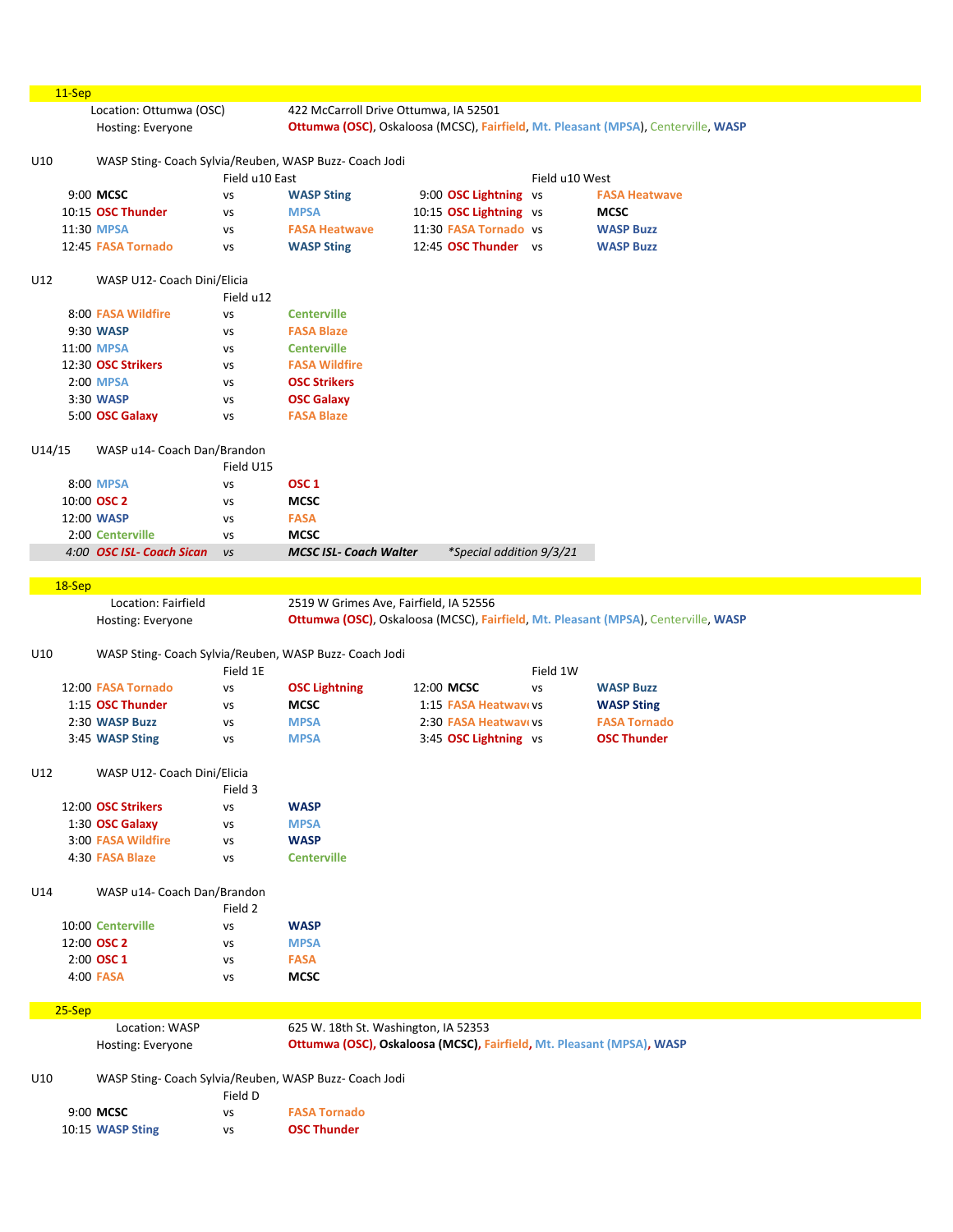| 11:30 MPSA      | vs | <b>OSC Lightning</b> |
|-----------------|----|----------------------|
| 12:45 WASP Buzz | vs | <b>FASA Heatwave</b> |
| 2:00 WASP Sting | vs | <b>WASP Buzz</b>     |

| U12 | WASP U12- Coach Dini/Elicia |         |                      |
|-----|-----------------------------|---------|----------------------|
|     |                             | Field E |                      |
|     | 9:00 WASP                   | vs      | <b>OSC Galaxy</b>    |
|     | 10:30 OSC Galaxy            | vs      | <b>FASA Wildfire</b> |
|     | 12:00 MPSA                  | vs      | <b>FASA Blaze</b>    |
|     |                             |         |                      |

## U14/15 WASP u14- Coach Dan/Brandon

|             | Field C |                  |
|-------------|---------|------------------|
| 8:00 MPSA   | v٢      | <b>WASP</b>      |
| 10:00 FASA  | v٢      | OSC <sub>2</sub> |
| 12:00 OSC 1 | vs      | <b>MCSC</b>      |

## 2-Oct

Location: Centerville Morgan Cline Sports Complex Centerville, IA Hosting: Everyone **Ottumwa (OSC)**, Oskaloosa (MCSC), **Fairfield**, **Mt. Pleasant (MPSA**), Centerville, **WASP**

# U10 WASP Sting- Coach Sylvia/Reuben, WASP Buzz- Coach Jodi

|                     | Field 1 |                      |                        | Field 2 |                     |
|---------------------|---------|----------------------|------------------------|---------|---------------------|
| 9:00 MCSC           | vs      | <b>OSC Thunder</b>   | 9:00 MPSA              | vs      | <b>FASA Tornado</b> |
| 10:15 OSC Lightning | vs      | <b>WASP Sting</b>    | 10:15 FASA Heatway vs  |         | <b>MCSC</b>         |
| 11:30 WASP Buzz     | vs      | <b>FASA Heatwave</b> | 11:30 MPSA             | v٢      | <b>OSC Thunder</b>  |
| 12:45 FASA Tornado  | vs      | <b>WASP Sting</b>    | 12:45 OSC Lightning vs |         | <b>WASP Buzz</b>    |
| 2:00                | vs      |                      | 2:00                   | vs      |                     |

## U12 WASP U12- Coach Dini/Elicia

| Field 1                        |                    |                 | Field 2   |                                                                       |
|--------------------------------|--------------------|-----------------|-----------|-----------------------------------------------------------------------|
| 9:00 OSC Strikers<br><b>VS</b> | <b>Centerville</b> | 9:00 FASA Blaze | VS        | <b>OSC Galaxy</b>                                                     |
| VS.                            | <b>WASP</b>        |                 | <b>VS</b> | <b>OSC Galaxy</b>                                                     |
| vs                             | <b>WASP</b>        |                 |           | <b>MPSA</b>                                                           |
| vs                             |                    |                 |           | <b>FASA Blaze</b>                                                     |
|                                |                    |                 |           | 10:30 OSC Strikers<br>12:00 FASA Wildfire vs<br>1:30 FASA Wildfire vs |

#### U14/15 WASP u14- Coach Dan/Brandon

|                  | Field 1 |                  |
|------------------|---------|------------------|
| 9:00 Centerville | vs.     | OSC <sub>2</sub> |
| 11:00 MCSC       | vs      | <b>WASP</b>      |
| 1:00 Centerville | vs      | OSC <sub>1</sub> |
| $3:00$ FASA      | vs      | <b>MPSA</b>      |

# 9-Oct

Location: MCSC Lacey Sports Park 2060 Stadium Dr. Oskaloosa, IA 52577 Hosting: Everyone **Ottumwa (OSC)**, Oskaloosa (MCSC), **Fairfield**, **Mt. Pleasant (MPSA**), Centerville, **WASP**

# WASP Sting- Coach Sylvia/Reuben, WASP Buzz- Coach Jodi

|                   | Field 20 |                     |                        | Field 21 |                      |
|-------------------|----------|---------------------|------------------------|----------|----------------------|
| 9:00 MCSC         | vs       | <b>MPSA</b>         | 9:00 OSC Thunder       | VS.      | <b>FASA Heatwave</b> |
| 10:15 WASP Buzz   | vs       | <b>MCSC</b>         | 10:15 OSC Lightning vs |          | <b>WASP Sting</b>    |
| 11:30 OSC Thunder | vs       | <b>FASA Tornado</b> | 11:30 WASP Sting       | VS       | <b>FASA Heatwave</b> |
| 12:45 MPSA        | VS       | <b>FASA Tornado</b> | 12:45 OSC Lightning vs |          | <b>WASP Buzz</b>     |
| 2:00              | VS       |                     | 2:00                   | vs       |                      |

# U12 WASP U12- Coach Dini/Elicia Field 40 Field 41

| 9:00 Centerville  | vs | <b>OSC Galaxy</b>    | 9:00 OSC Strikers       | VS. | <b>MPSA</b>       |
|-------------------|----|----------------------|-------------------------|-----|-------------------|
| 10:30 WASP        | vs | <b>FASA Blaze</b>    | 10:30 FASA Wildfire vs  |     | <b>MPSA</b>       |
| 12:00 Centerville | vs | <b>OSC Strikers</b>  | 12:00 <b>OSC Galaxy</b> | VS. | <b>FASA Blaze</b> |
| 1:30 WASP         | vs | <b>FASA Wildfire</b> | 1:30                    | vs  |                   |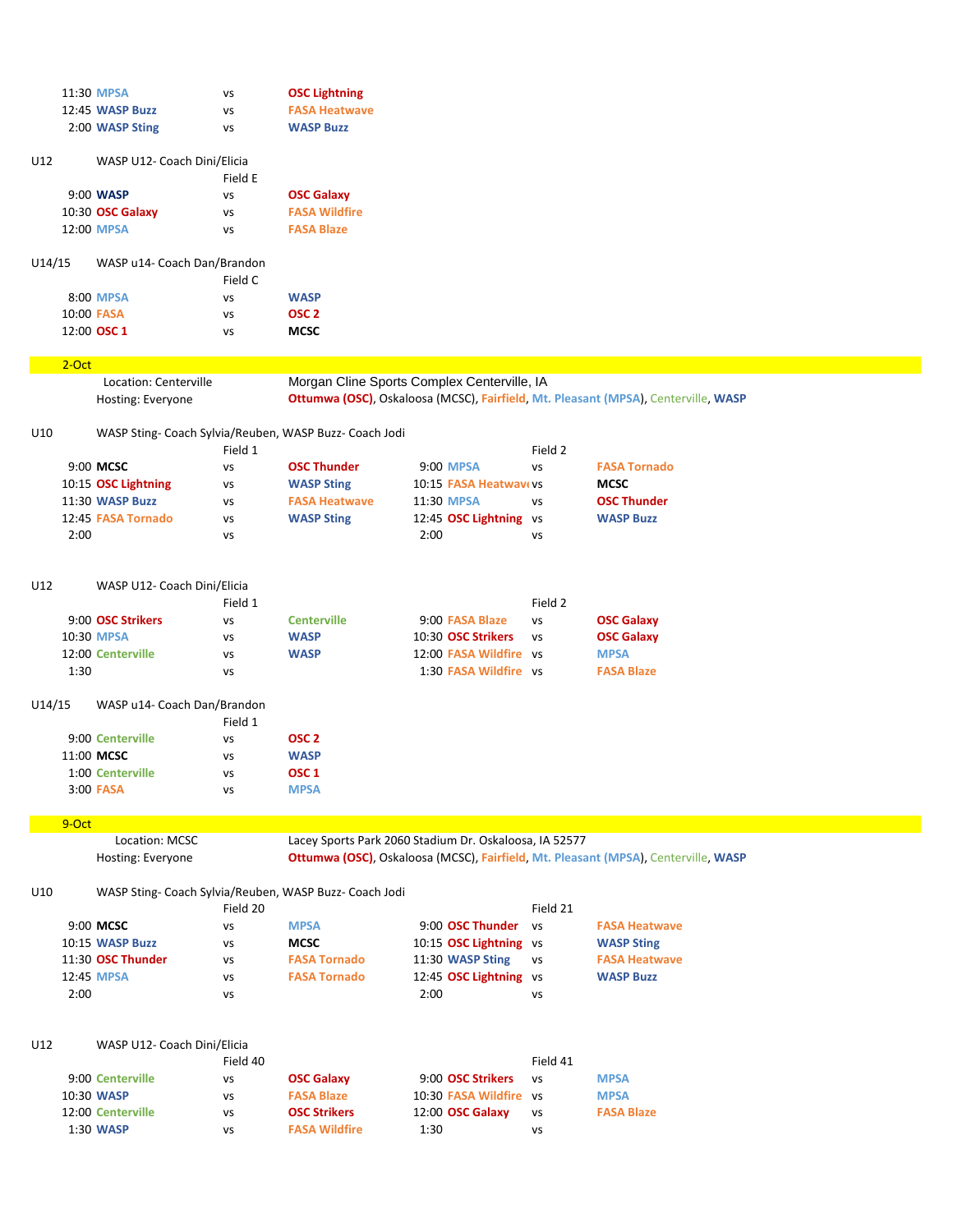| U14/15   | WASP u14- Coach Dan/Brandon |                |                                                        |                                       |                |                                                                                    |  |
|----------|-----------------------------|----------------|--------------------------------------------------------|---------------------------------------|----------------|------------------------------------------------------------------------------------|--|
|          |                             | Field 50       |                                                        |                                       |                |                                                                                    |  |
|          | 9:00 MCSC                   | vs             | <b>MPSA</b>                                            |                                       |                |                                                                                    |  |
|          | 11:00 WASP                  | VS             | OSC <sub>1</sub>                                       |                                       |                |                                                                                    |  |
|          | 1:00 MCSC                   | vs             | OSC <sub>2</sub>                                       |                                       |                |                                                                                    |  |
|          | 3:00 FASA                   |                | <b>Centerville</b>                                     |                                       |                |                                                                                    |  |
|          |                             |                |                                                        |                                       |                |                                                                                    |  |
| 16-Oct   | Location: WASP              |                | 625 W. 18th St. Washington, IA 52353                   |                                       |                |                                                                                    |  |
|          | Hosting: Everyone           |                |                                                        |                                       |                | Ottumwa (OSC), Oskaloosa (MCSC), Fairfield, Mt. Pleasant (MPSA), Centerville, WASP |  |
|          |                             |                |                                                        |                                       |                |                                                                                    |  |
| U10      |                             |                | WASP Sting- Coach Sylvia/Reuben, WASP Buzz- Coach Jodi |                                       |                |                                                                                    |  |
|          |                             | Field D        |                                                        |                                       |                |                                                                                    |  |
|          | 9:00 FASA Heatwave          | <b>VS</b>      | <b>MCSC</b>                                            |                                       |                |                                                                                    |  |
|          | 10:15 OSC Thunder           | vs             | <b>WASP Sting</b>                                      |                                       |                |                                                                                    |  |
|          | 11:30 MPSA                  | <b>VS</b>      | <b>WASP Buzz</b>                                       |                                       |                |                                                                                    |  |
|          | 12:45 OSC Lightning         |                | <b>FASA Tornado</b>                                    |                                       |                |                                                                                    |  |
|          | 2:00                        |                |                                                        |                                       |                |                                                                                    |  |
|          |                             |                |                                                        |                                       |                |                                                                                    |  |
| U12      | WASP U12- Coach Dini/Elicia | Field E        |                                                        |                                       |                |                                                                                    |  |
|          | 9:00 FASA Blaze             | vs             | <b>OSC Strikers</b>                                    |                                       |                |                                                                                    |  |
|          | 10:30 Centerville           | <b>VS</b>      | <b>WASP</b>                                            |                                       |                |                                                                                    |  |
|          | 12:00 MPSA                  | <b>VS</b>      | <b>OSC Galaxy</b>                                      |                                       |                |                                                                                    |  |
|          | 1:30 Centerville            | <b>VS</b>      | <b>FASA Wildfire</b>                                   |                                       |                |                                                                                    |  |
|          |                             |                |                                                        |                                       |                |                                                                                    |  |
| U14/15   | WASP u14- Coach Dan/Brandon |                |                                                        |                                       |                |                                                                                    |  |
|          |                             | Field C        |                                                        |                                       |                |                                                                                    |  |
|          | 8:00 OSC 2                  | vs             | <b>WASP</b>                                            |                                       |                |                                                                                    |  |
|          | 10:00 Centerville           | <b>VS</b>      | <b>MPSA</b>                                            |                                       |                |                                                                                    |  |
|          | 12:00 OSC 1                 | vs             | <b>WASP</b>                                            |                                       |                |                                                                                    |  |
|          | 2:00 FASA                   | vs             | <b>MCSC</b>                                            |                                       |                |                                                                                    |  |
|          |                             |                |                                                        |                                       |                |                                                                                    |  |
| $23-Oct$ |                             |                |                                                        |                                       |                |                                                                                    |  |
|          | Location: Ottumwa (OSC)     |                |                                                        | 422 McCarroll Drive Ottumwa, IA 52501 |                | Ottumwa (OSC), Oskaloosa (MCSC), Fairfield, Mt. Pleasant (MPSA), Centerville, WASP |  |
|          | Hosting: Everyone           |                |                                                        |                                       |                |                                                                                    |  |
| U10      |                             |                | WASP Sting- Coach Sylvia/Reuben, WASP Buzz- Coach Jodi |                                       |                |                                                                                    |  |
|          |                             | Field u10 East |                                                        |                                       | Field u10 West |                                                                                    |  |
|          | 9:00 OSC Lightning          | VS             | <b>FASA Heatwave</b>                                   | 9:00 OSC Thunder                      | <b>VS</b>      | <b>MCSC</b>                                                                        |  |
|          | 10:15 MCSC                  | vs             | <b>WASP Sting</b>                                      | 10:15 FASA Tornado vs                 |                | <b>WASP Buzz</b>                                                                   |  |
|          | 11:30 OSC Thunder           | vs             | <b>WASP Buzz</b>                                       | 11:30 OSC Lightning vs                |                | <b>MPSA</b>                                                                        |  |
|          | 12:45 MPSA                  | vs             | <b>WASP Sting</b>                                      | 12:45 FASA Heatwavevs                 |                | <b>FASA Tornado</b>                                                                |  |
|          | 2:00                        | vs             |                                                        | 2:00                                  |                |                                                                                    |  |
|          |                             |                |                                                        |                                       |                |                                                                                    |  |
|          |                             |                |                                                        |                                       |                |                                                                                    |  |
| U12      | WASP U12- Coach Dini/Elicia |                |                                                        |                                       |                |                                                                                    |  |
|          |                             | Field u12      |                                                        |                                       |                |                                                                                    |  |
|          | 9:00 Centerville            | vs             | <b>OSC Galaxy</b>                                      |                                       |                |                                                                                    |  |
|          | 10:30 WASP                  | vs             | <b>OSC Strikers</b>                                    |                                       |                |                                                                                    |  |
|          | 12:00 FASA Blaze            | vs             | <b>MPSA</b>                                            |                                       |                |                                                                                    |  |
|          | 1:30 FASA Wildfire          |                | <b>OSC Galaxy</b>                                      |                                       |                |                                                                                    |  |
| U14/15   | WASP u14- Coach Dan/Brandon |                |                                                        |                                       |                |                                                                                    |  |
|          |                             | Field U15      |                                                        |                                       |                |                                                                                    |  |
|          | 9:00 MPSA                   | vs             | OSC <sub>1</sub>                                       |                                       |                |                                                                                    |  |
|          | 11:00 Centerville           | <b>VS</b>      | <b>MCSC</b>                                            |                                       |                |                                                                                    |  |
|          | 1:00 OSC 2                  | vs             | <b>WASP</b>                                            |                                       |                |                                                                                    |  |
|          | 3:00 Centerville            | vs             | <b>FASA</b>                                            |                                       |                |                                                                                    |  |
|          |                             |                |                                                        |                                       |                |                                                                                    |  |
| 30-Oct   |                             |                |                                                        |                                       |                |                                                                                    |  |